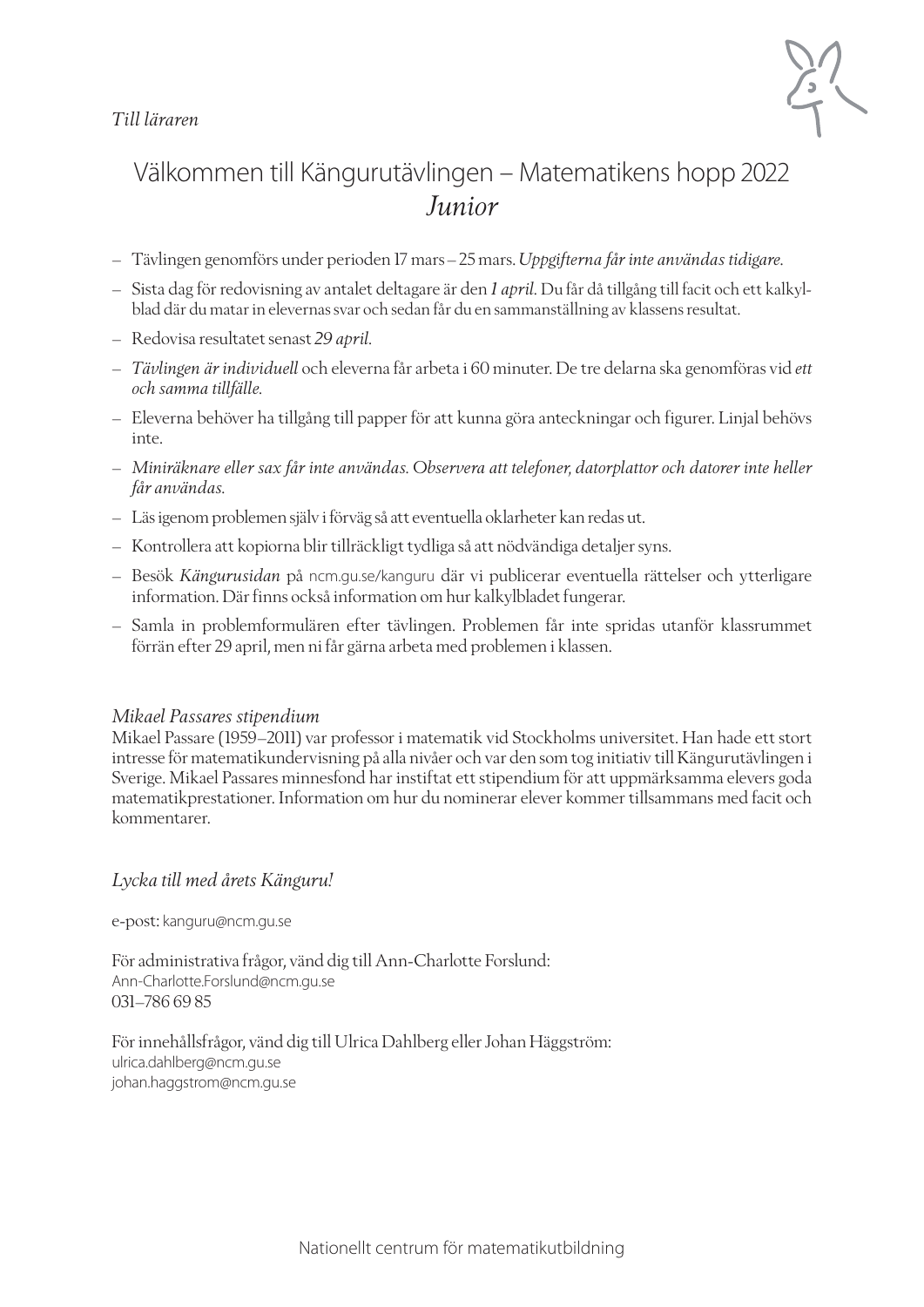

## Svarsblankett

### Markera ditt svar i rätt ruta

| Uppgift        | $\overline{\mathsf{A}}$ | B | $\mathsf C$ | D | E            | Poäng |
|----------------|-------------------------|---|-------------|---|--------------|-------|
| 1              |                         |   |             |   |              |       |
| $\overline{2}$ |                         |   |             |   |              |       |
| 3              |                         |   |             |   |              |       |
| $\overline{4}$ |                         |   |             |   |              |       |
| 5              |                         |   |             |   |              |       |
| $\sigma$       |                         |   |             |   |              |       |
| $\overline{7}$ |                         |   |             |   |              |       |
| 8              |                         |   |             |   |              |       |
| 9              |                         |   |             |   |              |       |
| 10             |                         |   |             |   |              |       |
| 11             |                         |   |             |   |              |       |
| 12             |                         |   |             |   |              |       |
| 13             |                         |   |             |   |              |       |
| 14             |                         |   |             |   |              |       |
| 15             |                         |   |             |   |              |       |
| 16             |                         |   |             |   |              |       |
| 17             |                         |   |             |   |              |       |
| 18             |                         |   |             |   |              |       |
| 19             |                         |   |             |   |              |       |
| 20             |                         |   |             |   |              |       |
| 21             |                         |   |             |   |              |       |
| 22             |                         |   |             |   |              |       |
| 23             |                         |   |             |   |              |       |
| 24             |                         |   |             |   |              |       |
|                |                         |   |             |   | <b>SUMMA</b> |       |

Namn:.................................................................................................................................................

Klass:.................................................................................................................................................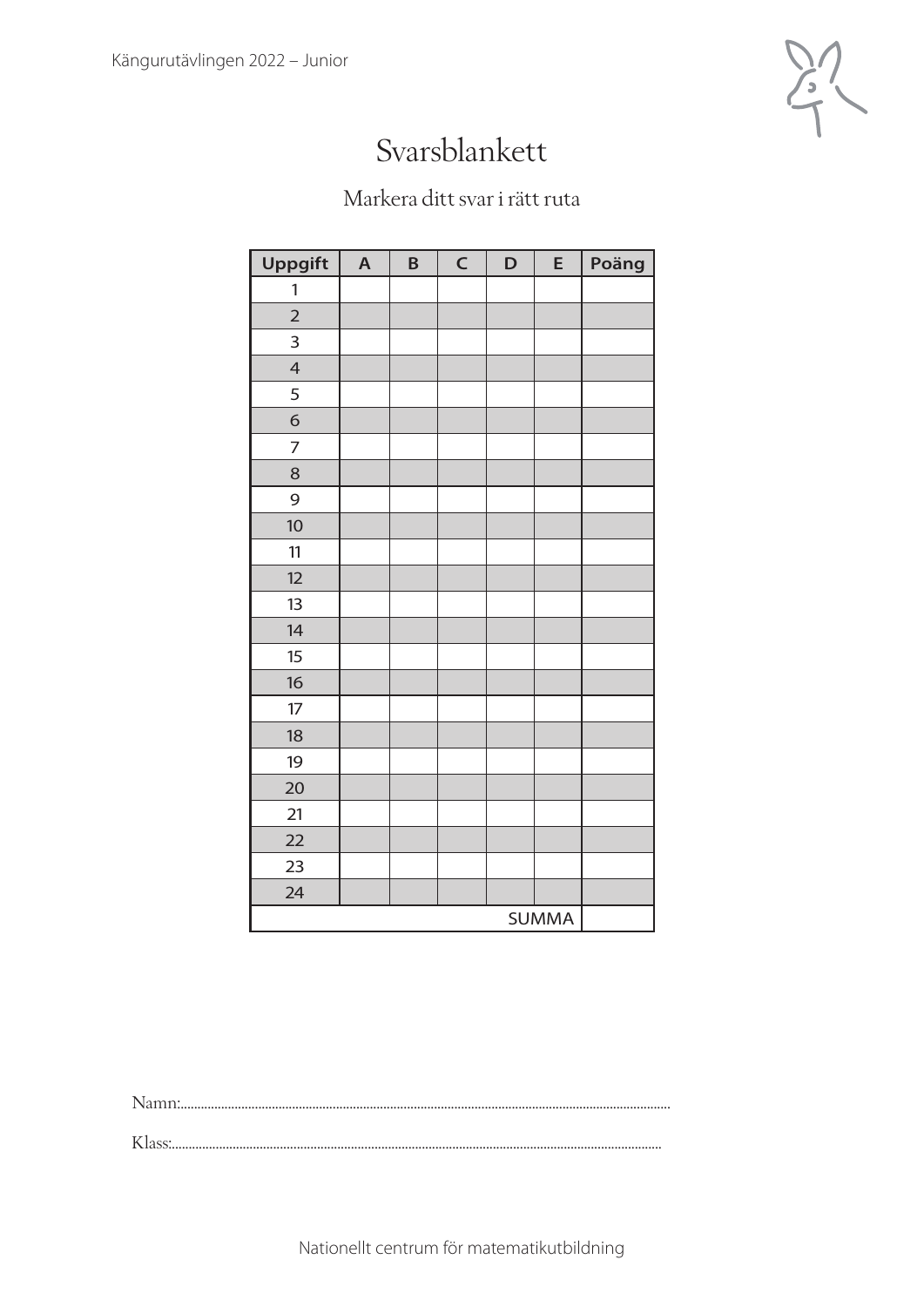# Kängurutävlingen – Matematikens hopp 2022 *Junior*



### Three points problems

1 Carola is forming the four-digit number 2022 using some matches from a box. The box originally contained 30 matches. She has already started and formed the first two digits, as shown in the diagram.



How many matches will remain in the box when she has finished forming 2022?

| $\overline{A}$ 20 | R 19 | C10 | $\Box$ $\Box$ 9 | $E$ 5 |           |
|-------------------|------|-----|-----------------|-------|-----------|
|                   |      |     |                 |       | [Estonia] |

2 An equilateral triangle of side 12 has the same perimeter as a square of side *x*. What is the value of *x*?

|          |  | B 12 C 16 D 24 E 36 | A 9 |
|----------|--|---------------------|-----|
| [France] |  |                     |     |

3 On Nadya's smartphone, this diagram shows how much time she spent last week on each of her apps.



This week she halved the time spent on two of these apps, but spent the same amount of time on the other two apps. Which of the following could be the diagram for this week?



*[Germany]*

4 A square of numbers is taken out from a multiplication table. Only one number is visible. The integers *x* and *y* are both positive and *x* is greater than *y*. What is the value of *x*?

A 6 B 7 C 8 D 10 E 11

 $x+1$  $\overline{x}$  $\overline{y}$ 77  $y+1$ 



5 I am less than my half and greater than my double. The sum of me and my square is zero. Who am I?

|  | A-2 B-1 CO D1 E2 |  |          |
|--|------------------|--|----------|
|  |                  |  | [France] |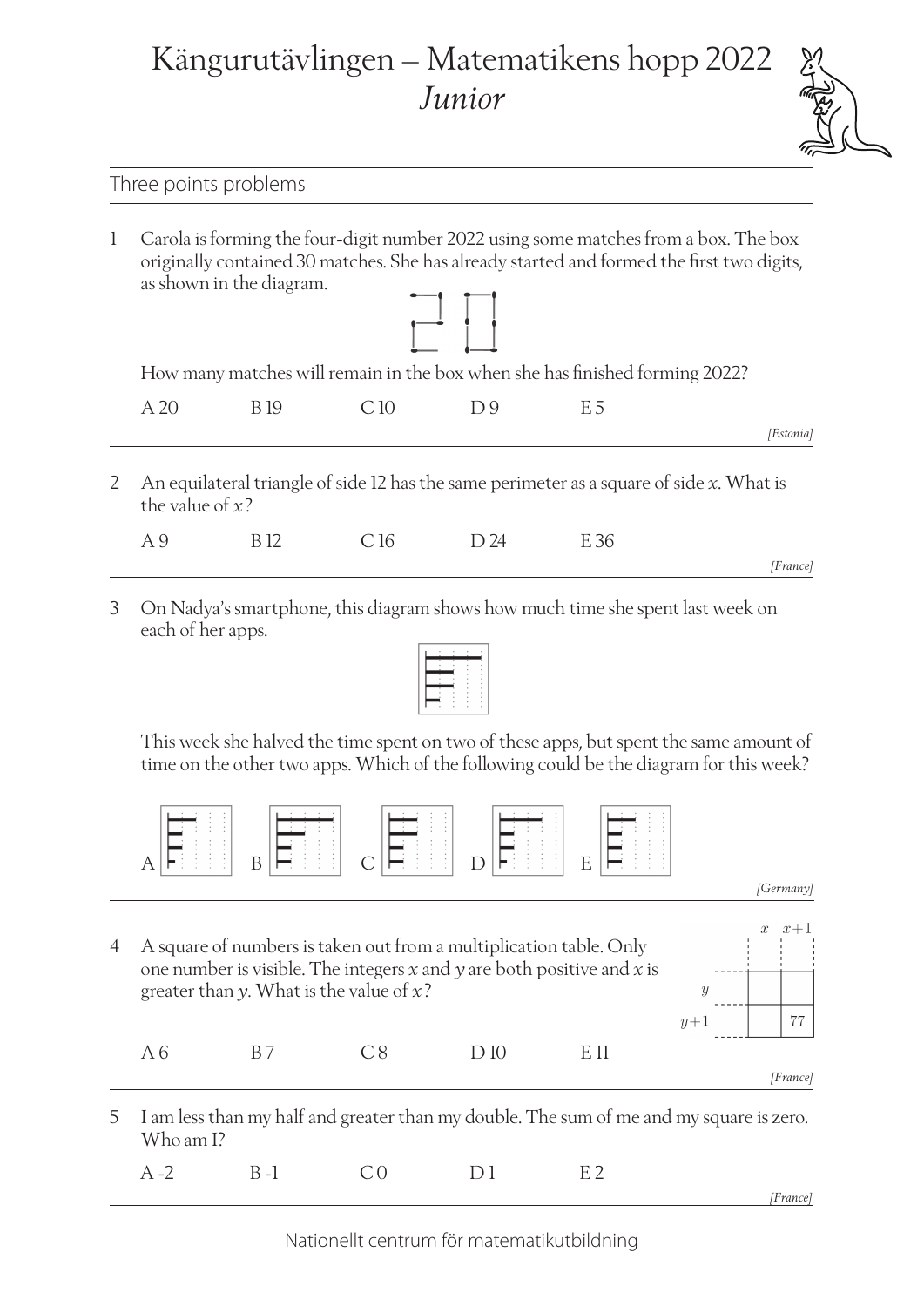

6 In the rectangle shown, the midpoints of the two longer sides are joined to all four vertices. What fraction of the rectangle is shaded?



7 There are five candidates in the school election. After 90% of the votes had been counted, the preliminary results were as follows:

| Alex<br>$\vert 4 \vert$ | Bella                                                            | Calvin<br>$\vert$ () | Diana | Eddy |
|-------------------------|------------------------------------------------------------------|----------------------|-------|------|
|                         | How many candidates still have a chance of winning the election? |                      |       |      |

| Δ | К | $\curvearrowright$ 3<br>ٮ | $\overline{\phantom{0}}$ |       |
|---|---|---------------------------|--------------------------|-------|
|   |   |                           |                          | ,USAI |

8 Five squares and two right-angled triangles are arranged as shown. The numbers 3, 8 and 22 inside three of the squares indicate their areas in square metres. What is the area of the square containing the question mark?



### Four points problems

9 The diagram shows three large circles of equal radius and four small circles of equal radius where the centers of all circles and all points of contact lie on one straight line. The radius of each small circle is 1. What is the shaded area?

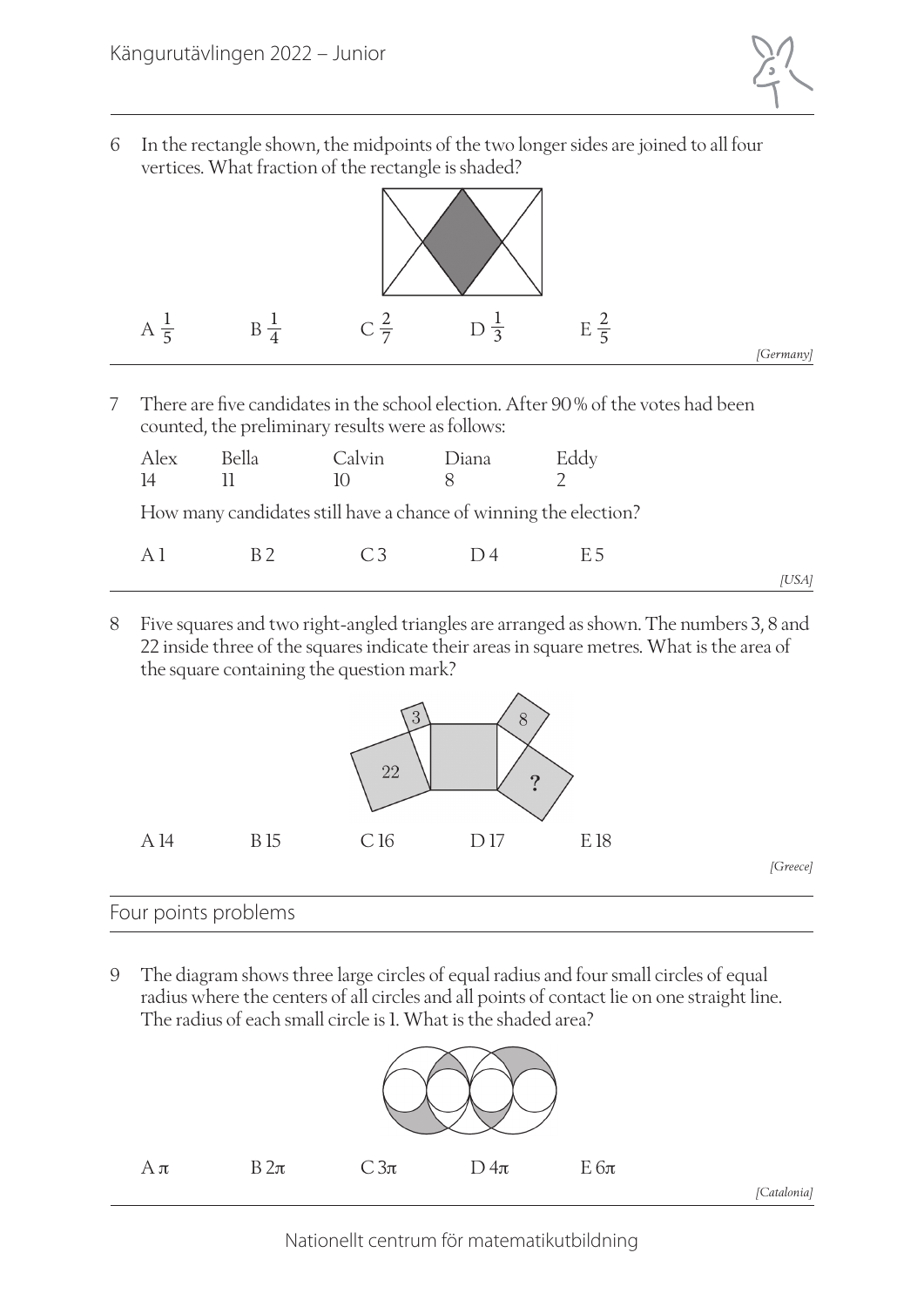

10 Apini moves from hexagon *X* to hexagon *Y*. She can only move from one hexagon to another if they have an edge in common. How many different routes are there from *X* to *Y* that pass through each of the seven white hexagons exactly once?



|          |  | A 2 B 3 C 4 D 5 E 6 |  |
|----------|--|---------------------|--|
| [France] |  |                     |  |

11 Eva puts 2022 tiles in a long line. Then Adam removes every sixth tile. Next Beata removes every fifth tile from those that remain. Then Calle removes every forth tile. Finally, Doris removes all the remaining tiles. How many tiles does Doris remove?

| $A \Omega$ | B 337 C 674 | D 1011 E 1348 |          |
|------------|-------------|---------------|----------|
|            |             |               | [Sweden] |

12 Three children asked their grandmother how old she was. She replied by asking them to guess her age. One child said she was 75, one said she was 78 and one said she was 81. It turned out that one of the guesses was wrong by 1 year, one was wrong by 2 years and one was wrong by 4 years. What is the grandmother's age?

| A 76 years     | B 77 years                                           | C 79 years     | $D$ 80 years                                                |                | E can't be determined exactly |          |
|----------------|------------------------------------------------------|----------------|-------------------------------------------------------------|----------------|-------------------------------|----------|
|                |                                                      |                |                                                             |                |                               | [Latvia] |
|                | identical small rectangles. What is the ratio AD/DC? |                | 13 The diagram shows a large rectangle ABCD divided into 12 |                |                               |          |
|                |                                                      |                |                                                             |                |                               |          |
| $A\frac{8}{9}$ | $B\frac{5}{6}$                                       | $C\frac{7}{9}$ | $D\frac{2}{2}$                                              | $E\frac{9}{8}$ |                               |          |

14 A rabbit and a hedgehog had a race around a 550 m long circular track. Both ran at constant speeds. The rabbit's speed was 10 m/s, and the hedgehog's speed was 1 m/s. They started at the same time. However, the hedgehog ran in the opposite direction to the rabbit. When they met, the hedgehog immediately turned round and ran after the rabbit. How long after the rabbit did the hedgehog reach the finish?

 $A\,45\,\text{s}$   $B\,50\,\text{s}$   $C\,55\,\text{s}$   $D\,100\,\text{s}$   $E\,505\,\text{s}$ 

*[Moldova]*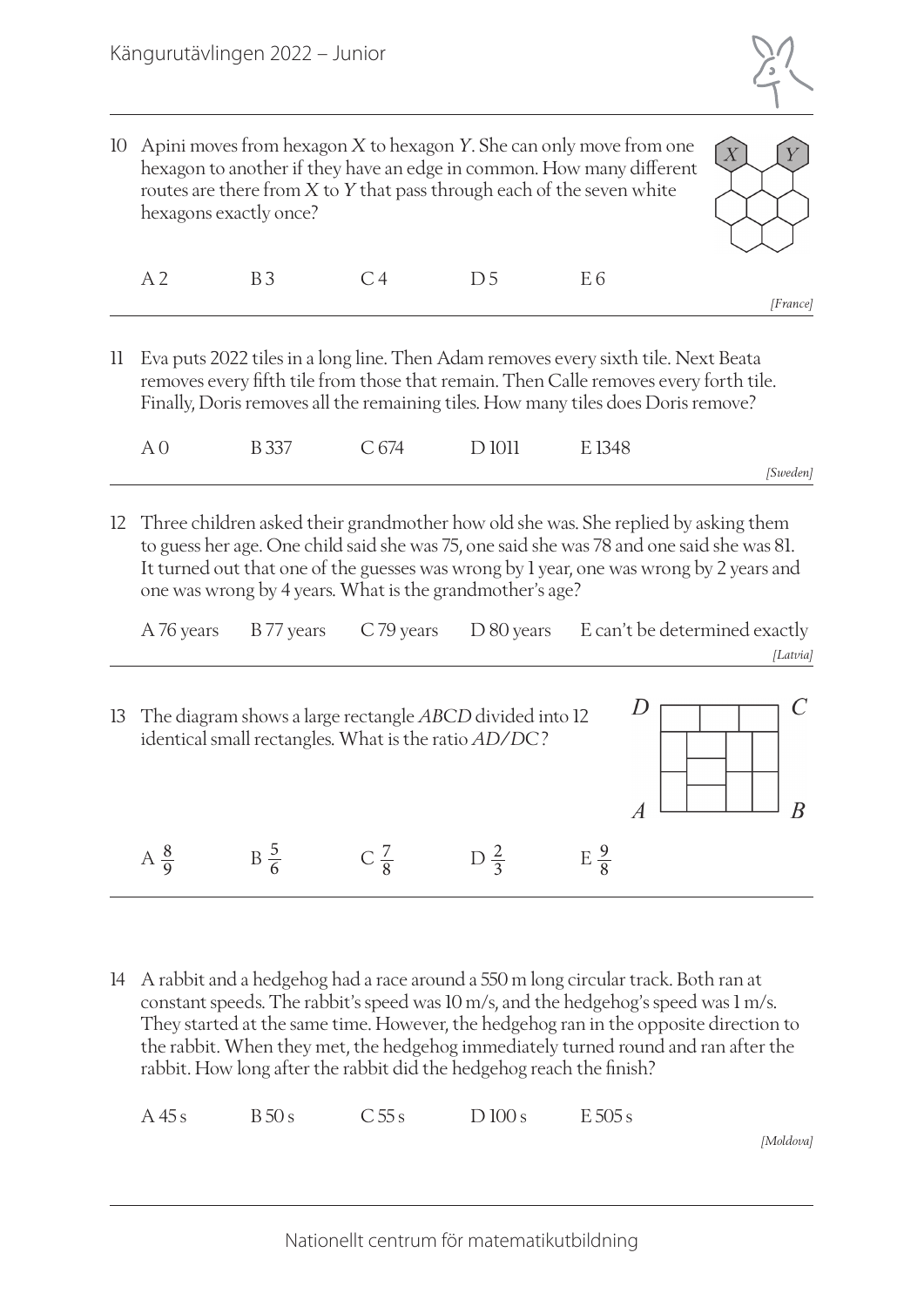



|  | A 16 | <b>B</b> 20 | C <sub>24</sub> | D <sub>30</sub> | E 45 |
|--|------|-------------|-----------------|-----------------|------|
|--|------|-------------|-----------------|-----------------|------|

*[Germany]*



17 Two congruent isosceles right-angled triangles each have a square inscribed, as shown in the diagram. The square marked *P* has an area of 45. What is the area of the square marked *R*?



18 Eight teams participate in a football tournament. All teams plays against each other exactly once. In each match, the winner gets 3 points and the loser does not get any points, or if a match is drawn, each team gets 1 point. At the end of the tournament the total number of points obtained by all the teams is 61. What is the largest number of points that the champion team could have obtained?

| $\sim$<br>--<br>$ -$ | ᆂ<br>້ | ⊥∪ | - -<br>. .<br><u>.</u> | . .<br>-- |            |
|----------------------|--------|----|------------------------|-----------|------------|
|                      |        |    |                        |           | Catalonia/ |

19 A ship with pirates divided 200 gold coins and 600 silver coins between them. Each officer received 5 gold and 10 silver coins. Each sailor received 3 gold and 8 silver coins. Each cabin boy received 1 gold and 6 silver coins. How many pirates are there on the ship?

|  | A 50 B 60 C 72 D 80 E 90 |          |
|--|--------------------------|----------|
|  |                          | [Greece] |